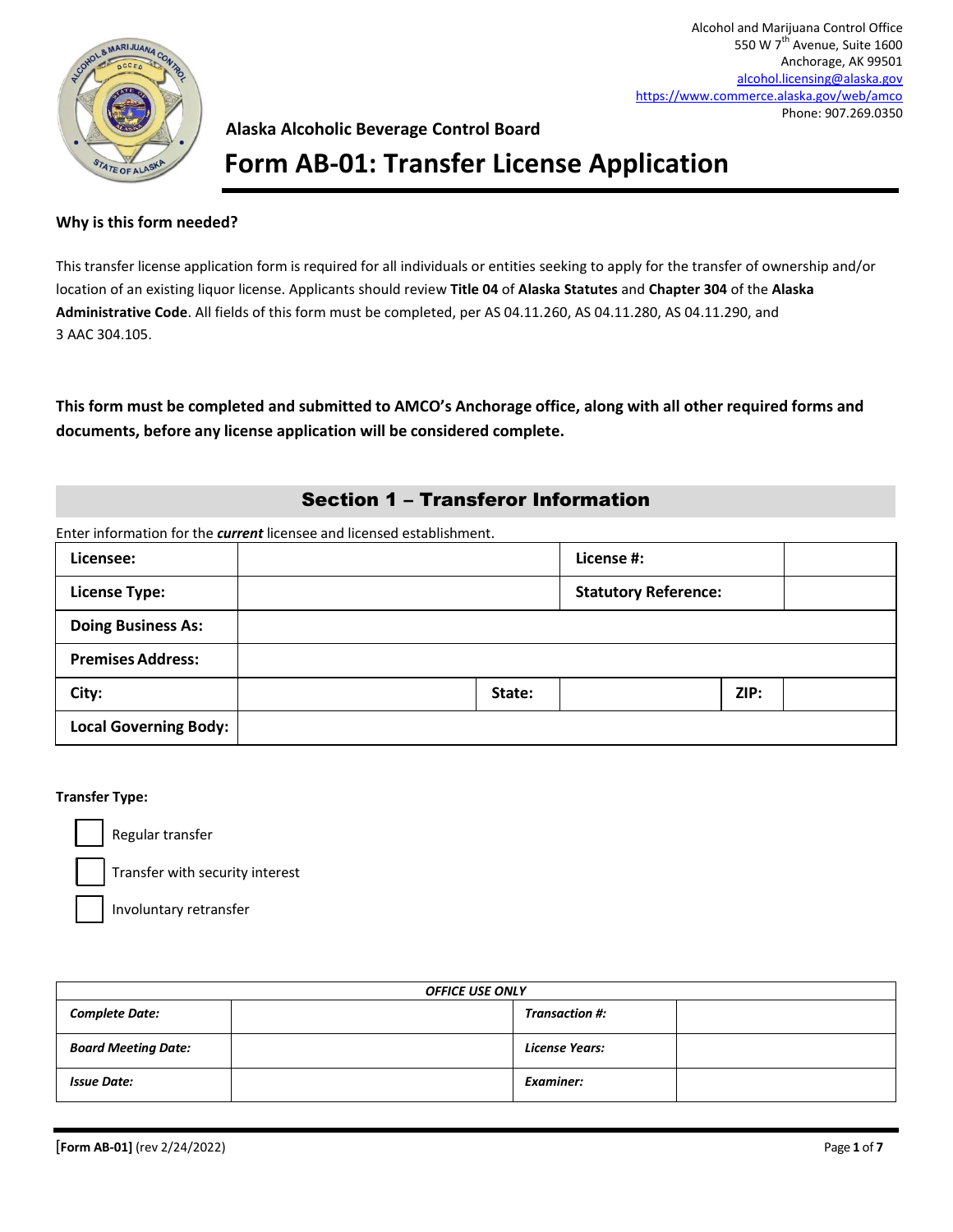

# **Form AB-01: Transfer License Application**

## Section 2 – Transferee Information

Enter information for the *new* applicant and/or location seeking to be licensed.

| Licensee:                 |        |      |
|---------------------------|--------|------|
| <b>Doing Business As:</b> |        |      |
| <b>Premises Address:</b>  |        |      |
| City:                     | State: | ZIP: |
| <b>Community Council:</b> |        |      |

| <b>Mailing Address:</b> |        |      |  |
|-------------------------|--------|------|--|
| City:                   | State: | ZIP: |  |

| <b>Designated Licensee:</b> |                        |  |
|-----------------------------|------------------------|--|
| <b>Contact Phone:</b>       | <b>Business Phone:</b> |  |
| <b>Contact Email:</b>       |                        |  |

|                          | Yes | Nο |                                                  |
|--------------------------|-----|----|--------------------------------------------------|
| <b>Seasonal License?</b> |     |    | If "Yes", write your six-month operating period: |

## Section 3 – Premises Information

**Premises to be licensed is:** 

an existing facility  $\begin{vmatrix} 1 & 1 \\ 1 & 2 \end{vmatrix}$  a new building  $\begin{vmatrix} 1 & 2 \\ 2 & 3 \end{vmatrix}$  a proposed building

The next two questions must be completed by **beverage dispensary (including tourism)** and **package store** applicants only:

**What is the distance of the shortest pedestrian route from the public entrance of the building of your proposed premises to the outer boundaries of the nearest school grounds? Include the unit of measurement in your answer.** 

**What is the distance of the shortest pedestrian route from the public entrance of the building of your proposed premises to the public entrance of the nearest church building? Include the unit of measurement in your answer.**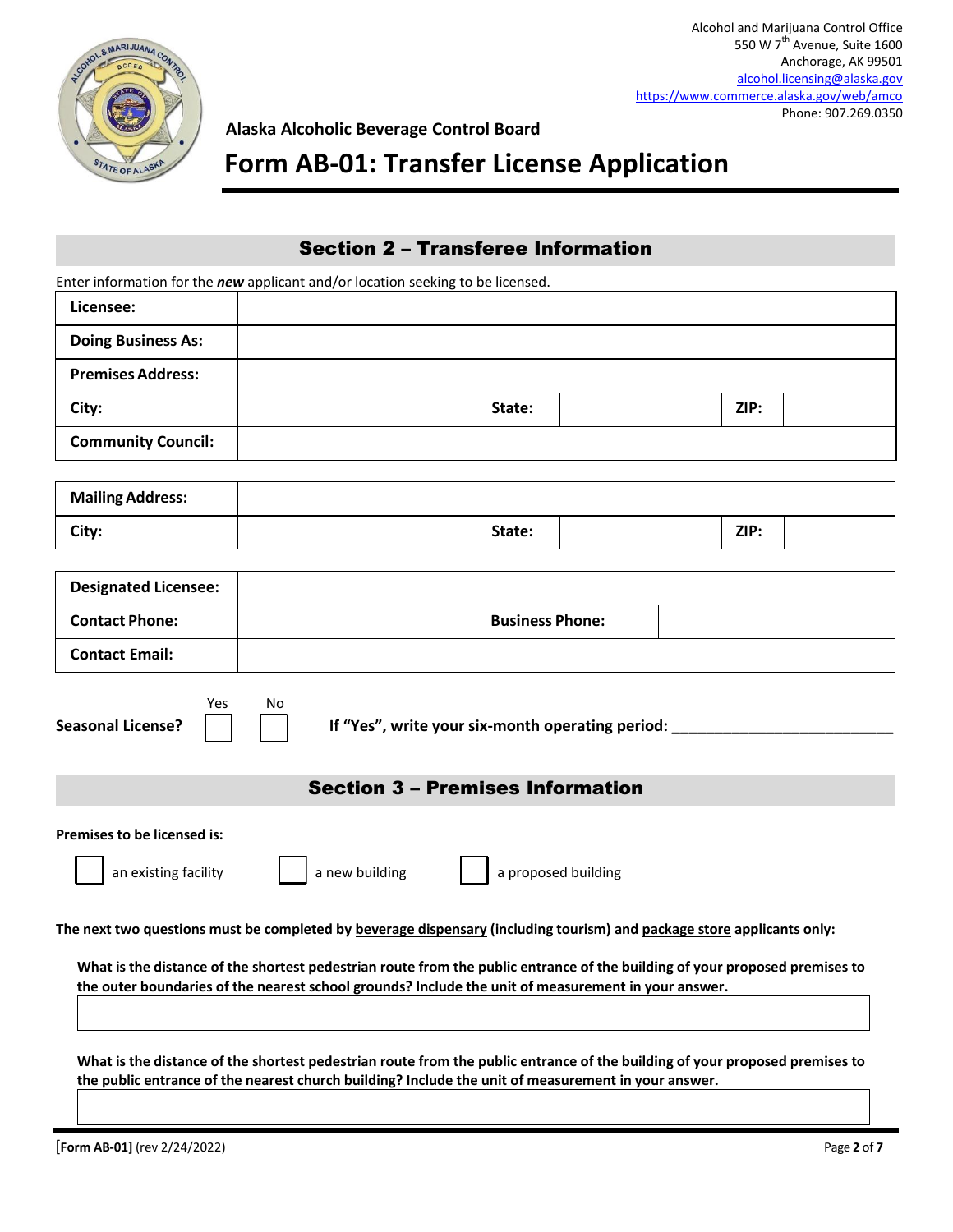

# **Form AB-01: Transfer License Application**

## Section 4 – Sole Proprietor Ownership Information

**This section must be completed by any sole proprietor who is applying for a license. Entities should skip to Section 5. If more space is needed, please attach a separate sheet with the required information.**  The following information must be completed for each licensee and each affiliate (spouse).

| This individual is an: | applicant<br>affiliate |        |      |  |
|------------------------|------------------------|--------|------|--|
| Name:                  |                        |        |      |  |
| <b>Address:</b>        |                        |        |      |  |
| City:                  |                        | State: | ZIP: |  |
| This individual is an: | applicant<br>affiliate |        |      |  |
| Name:                  |                        |        |      |  |
| <b>Address:</b>        |                        |        |      |  |
| City:                  |                        | State: | ZIP: |  |

## Section 5 – Entity Ownership Information

**This section must be completed by any entity, including a corporation, limited liability company (LLC), partnership, or limited partnership, that is applying for a license. Sole proprietors should skip to Section 6.** 

**If more space is needed, please attach a separate sheet with the required information.** 

- If the applicant is a **corporation**, the following information must be completed for each *stockholder who owns 10% or more* of the stock in the corporation, and for each *president, vice-president, secretary,* and *managing officer*.
- If the applicant is a **limited liability organization**, the following information must be completed for each *member with an ownership interest of 10% or more*, and for each *manager*.
- If the applicant is a **partnership**, including a **limited partnership**, the following information must be completed for each *partner with an interest of 10% or more*, and for each *general partner*.

| <b>Entity Official:</b> |               |          |  |
|-------------------------|---------------|----------|--|
| Title(s):               | <b>Phone:</b> | % Owned: |  |
| <b>Address:</b>         |               |          |  |
| City:                   | State:        | ZIP:     |  |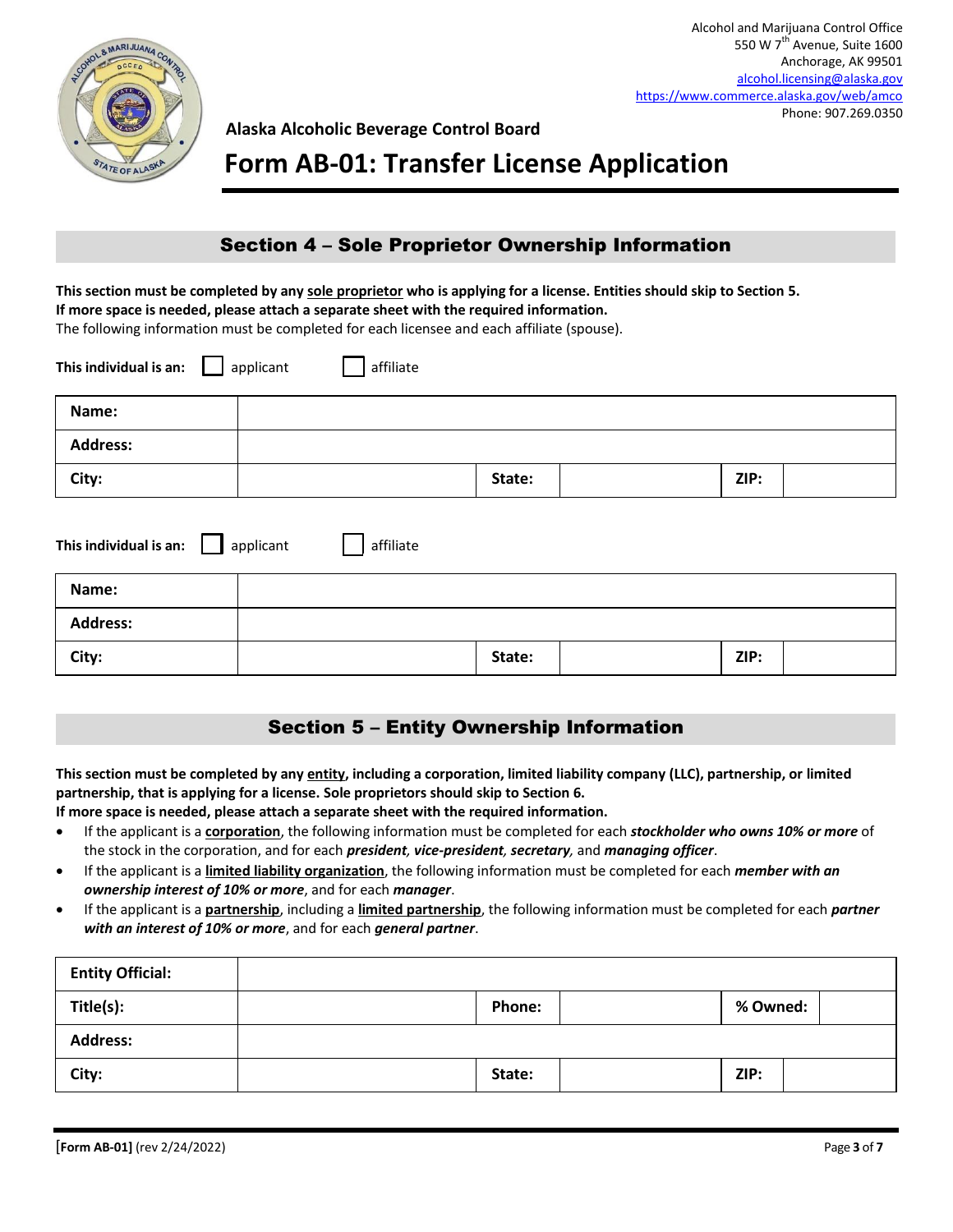

# **Form AB-01: Transfer License Application**

| <b>Entity Official:</b> |        |          |
|-------------------------|--------|----------|
| Title(s):               | Phone: | % Owned: |
| <b>Address:</b>         |        |          |
| City:                   | State: | ZIP:     |
|                         |        |          |
| <b>Entity Official:</b> |        |          |
| Title(s):               | Phone: | % Owned: |
| <b>Address:</b>         |        |          |
| City:                   | State: | ZIP:     |
|                         |        |          |
| <b>Entity Official:</b> |        |          |
| Title(s):               | Phone: | % Owned: |
| <b>Address:</b>         |        |          |
| City:                   | State: | ZIP:     |

**This subsection must be completed by any applicant that is a corporation or LLC. Corporations and LLCs are required to be in good standing with the Alaska Division of Corporations (DOC) and have a registered agent who is an individual resident of the state of Alaska.** 

| DOC Entity #:                   | <b>AK Formed Date:</b> |                       | <b>Home State:</b> |  |
|---------------------------------|------------------------|-----------------------|--------------------|--|
| <b>Registered Agent:</b>        |                        | <b>Agent's Phone:</b> |                    |  |
| <b>Agent's Mailing Address:</b> |                        |                       |                    |  |
| City:                           | State:                 |                       | ZIP:               |  |

#### **Residency of Agent:** Yes No. 2008, No. 2009, No. 2009, No. 2009, No. 2009, No. 2009, No. 2009, No. 2009, No. 2009, No. 2009, No. 2009, No. 2009, No. 2009, No. 2009, No. 2009, No. 2009, No. 2009, No. 2009, No. 2009, No. 20

Is your corporation or LLC's registered agent an individual resident of the state of Alaska?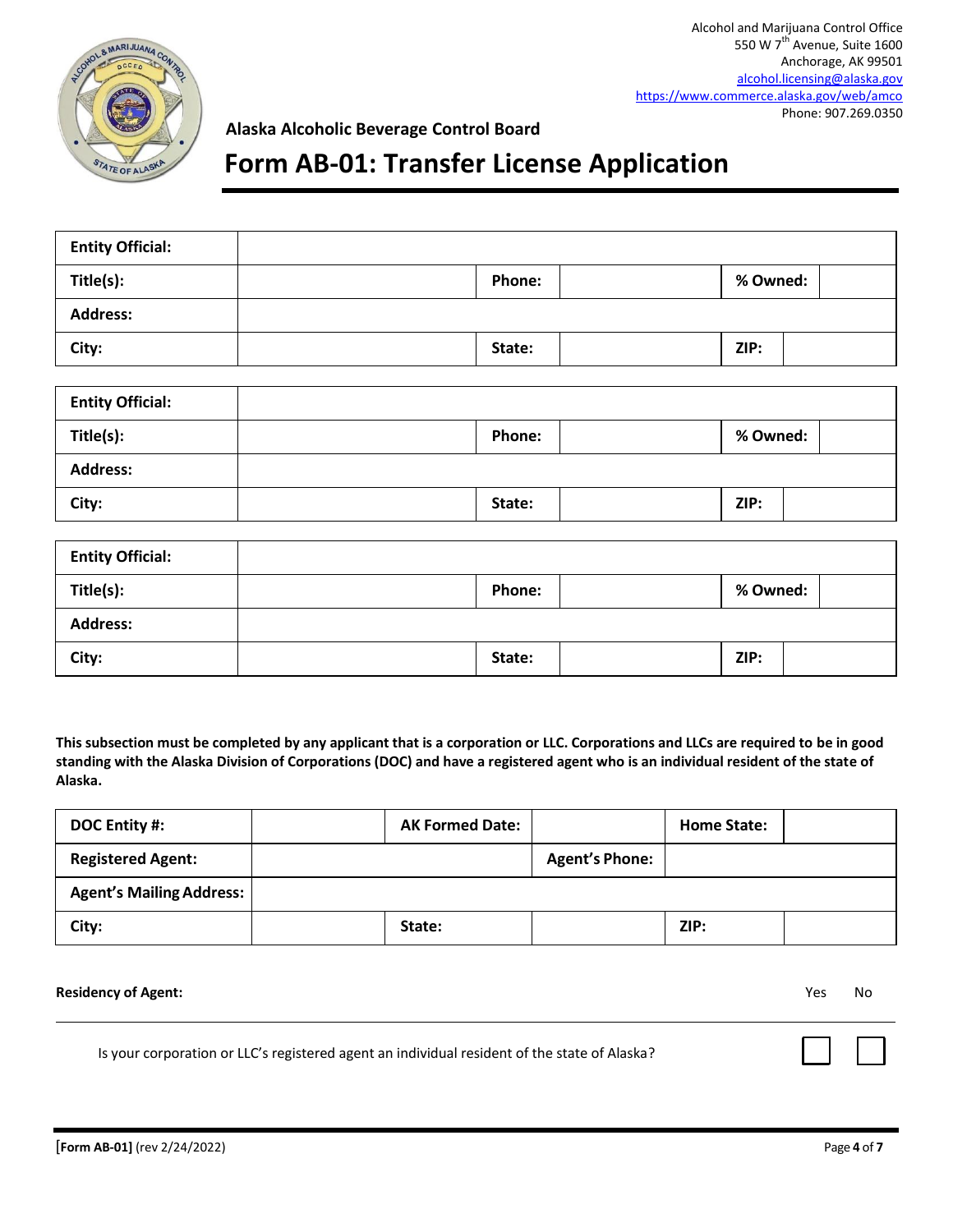

 $\Box$ 

### **Alaska Alcoholic Beverage Control Board**

# **Form AB-01: Transfer License Application**

| <b>Section 6 - Other Licenses</b> |  |  |
|-----------------------------------|--|--|
|-----------------------------------|--|--|

**Ownership and financial interest in other alcoholic beverage businesses:** The Monoton Channel Muslim Channel Muslim No

Does any representative or owner named as a transferee in this application have any direct or indirect financial interest in any other alcoholic beverage business that does business in or is licensed in Alaska?

**If "Yes", disclose which individual(s) has the financial interest, what the type of business is, and if licensed in Alaska, which license number(s) and license type(s):** 

## Section 7 – Authorization

#### **Communication with AMCO staff:** Yes No

Does any person other than a licensee named in this application have authority to discuss this license with AMCO staff?

**If "Yes", disclose the name of the individual and the reason for this authorization:**

☐ ☐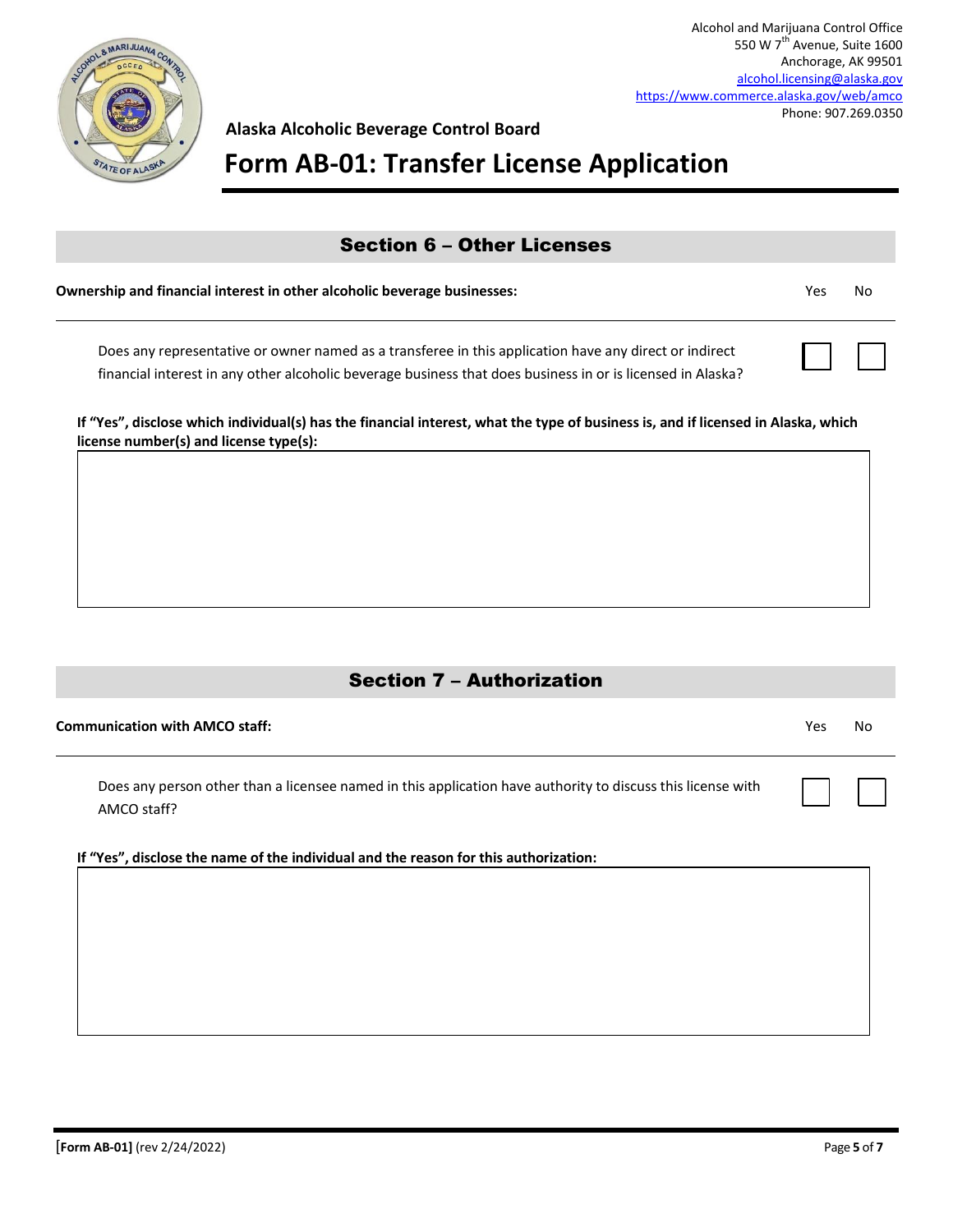

# **Form AB-01: Transfer License Application**

## Section 8 – Transferor Certifications

#### **Additional copies of this page may be attached, as needed, for the controlling interest of the current licensee to be represented.**

I declare under penalty of perjury that the undersigned represents a **controlling interest** of the current licensee. I additionally certify that I, as the current licensee (either the sole proprietor or the controlling interest of the currently licensed entity) have examined this application, approve of the transfer of this license, and find the information on this application to be true, correct, and complete.

Signature of transferor

\_\_\_\_\_\_\_\_\_\_\_\_\_\_\_\_\_\_\_\_\_\_\_\_\_\_\_\_\_\_\_\_\_\_\_\_\_\_\_\_

\_\_\_\_\_\_\_\_\_\_\_\_\_\_\_\_\_\_\_\_\_\_\_\_\_\_\_\_\_\_\_\_\_\_\_\_\_\_\_\_

\_\_\_\_\_\_\_\_\_\_\_\_\_\_\_\_\_\_\_\_\_\_\_\_\_\_\_\_\_\_\_\_\_\_\_\_\_\_\_\_

\_\_\_\_\_\_\_\_\_\_\_\_\_\_\_\_\_\_\_\_\_\_\_\_\_\_\_\_\_\_\_\_\_\_\_\_\_\_\_\_

Printed name of transferor

Subscribed and sworn to before me this \_\_\_\_\_ day of \_\_\_\_\_\_\_\_\_\_\_\_\_\_\_\_\_\_\_\_\_\_\_\_\_\_\_, 20\_\_\_\_\_.

\_\_\_\_\_\_\_\_\_\_\_\_\_\_\_\_\_\_\_\_\_\_\_\_\_\_\_\_\_\_\_\_\_\_\_\_\_\_\_\_ Signature of Notary Public

Notary Public in and for the State of  $\blacksquare$ 

My commission expires: \_\_\_\_\_\_\_\_\_\_\_\_\_\_\_\_\_\_\_\_

Signature of transferor

Printed name of transferor

Subscribed and sworn to before me this \_\_\_\_\_ day of \_\_\_\_\_\_\_\_\_\_\_\_\_\_\_\_\_\_\_\_\_\_\_\_\_\_\_, 20\_\_\_\_\_\_.

Signature of Notary Public

Notary Public in and for the State of \_\_\_\_\_\_\_\_\_\_\_\_\_\_\_\_\_\_\_\_\_\_\_\_\_\_\_\_\_.

My commission expires: \_\_\_\_\_\_\_\_\_\_\_\_\_\_\_\_\_\_\_\_

\_\_\_\_\_\_\_\_\_\_\_\_\_\_\_\_\_\_\_\_\_\_\_\_\_\_\_\_\_\_\_\_\_\_\_\_\_\_\_\_